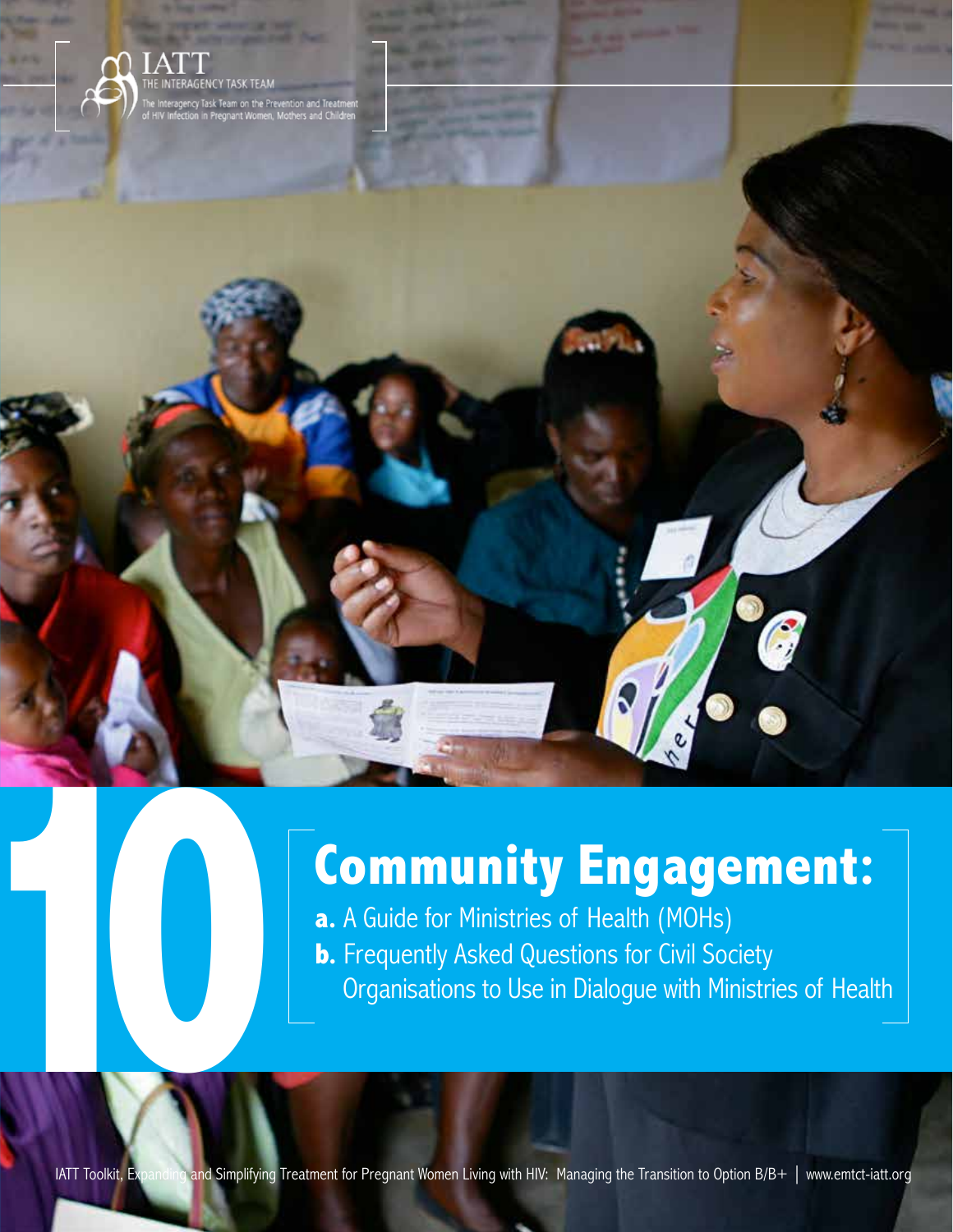### **Quick Checklist: Has my country...**

- $\Box$  Identified our 'communities' to engage with
- $\Box$  Mapped the structures in place to support community engagement
- $\square$  Consulted with women living with HIV on Option B/B+
- $\Box$  Developed clear communication lines and materials with community stakeholders on Option B/B+
- $\Box$  Highlighted community engagement activities in revised national strategic documents
- $\Box$  Budgeted community engagement activities in national strategic documents
- $\Box$  Implemented community engagement activities with community stakeholders, especially women living with HIV
- $\Box$  Committed to using and supporting ongoing evidence-gathering to make sure that the voices and experiences of communities are heard and addressed
- $\Box$  Adapted and/or used community engagement indicators to monitor progress

## **10a.1 Background**

### Who is this for?

This guide is intended to help Ministries of Health better engage communities as they contemplate, plan for, and/or implement a policy change towards Option B/B+ as the national strategy for ending vertical transmission of HIV (also known as "EMTCT") and promoting the health of mothers living with HIV.

### What is "community engagement" in the context of Option B/B+?

Community engagement refers to the process where the "community" (especially including women living with HIV) works collaboratively with national and local health authorities, facility and community based medical service providers, legislators, advocacy groups, and donors to develop, implement, and monitor Global Plan related care.

Involving communities in national level discussions around planning for and implementing the transition to either Option B/B+ means that community members become a key partner in:

• Increasing the uptake of EMTCT services through demand creation and providing peer support

**10a**

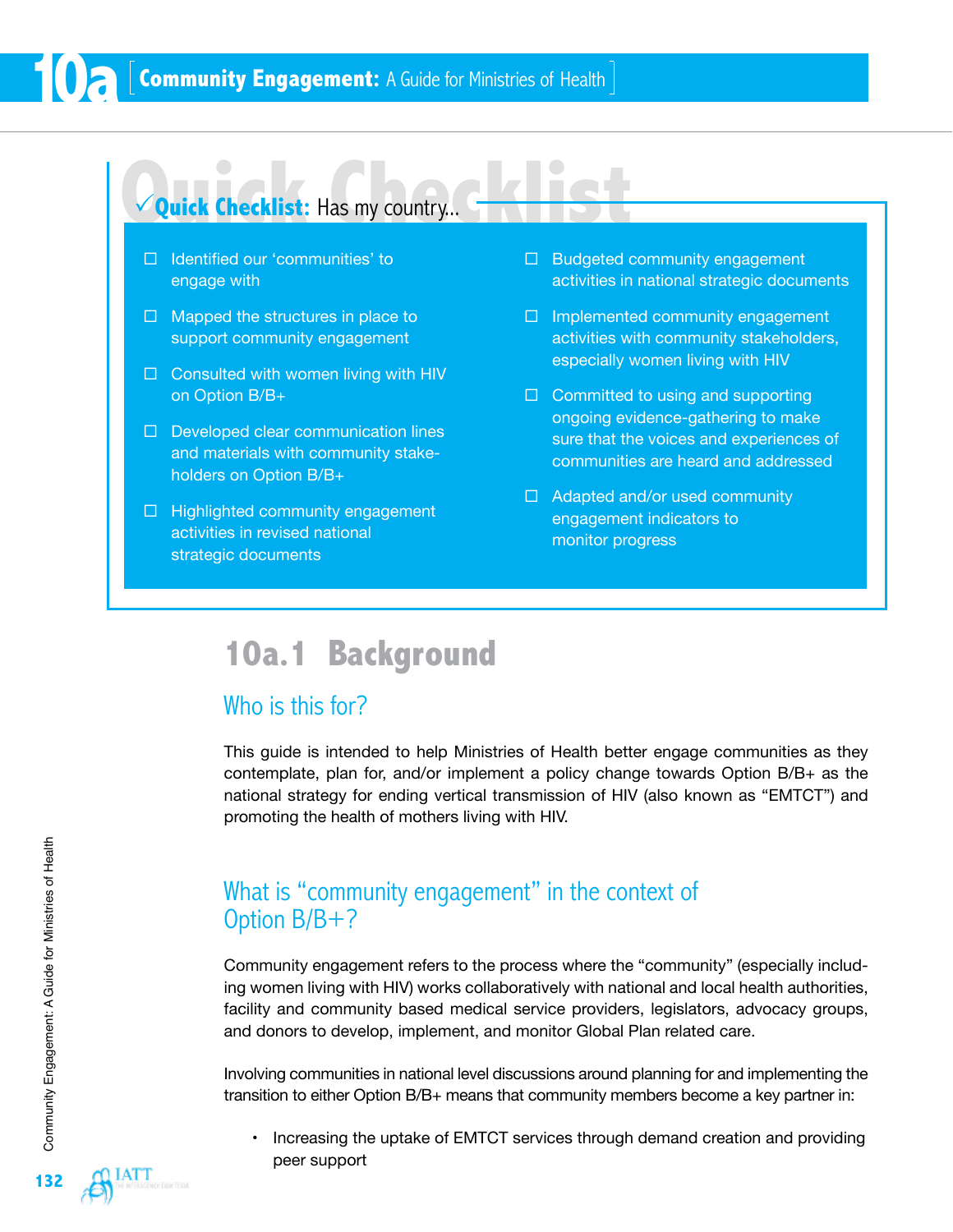

- Improving the supply of EMTCT services through task shifting to community cadres (community health workers, mentor mothers, lay counselors, etc.)
- Monitoring EMTCT service quality and holding providers accountable
- Creating an enabling environment for EMTCT scale-up by empowering women and their communities to access health care under a rights-based approach

### Why should Ministries of Health engage communities when planning for and implementing a shift to Option B/B+?

**Communities need a clear understanding of proposed changes.** For any programme or policy change to be successful, the communities affected must have a clear understanding of the current policy and changes being proposed so that they can give input and participate in decision-making and implementation.

**Communities are key EMTCT stakeholders.** Many community organisations and networks are involved in delivering EMTCT services (e.g. faith-based organisations (FBO)), educating community members about EMTCT services (e.g. community-based organisations), and providing supportive services (e.g. mentor mother programmes and support groups). As such, they are key stakeholders in EMTCT programmes. They must be involved in the planning and implementing of Option B/B+ programmes because they are the ones who will be educating community members and providing services.

**Involving communities ensure that voices of women living with HIV are heard when developing and monitoring programmes and policies that impact them directly.**  Involving communities, especially women living with HIV, when considering, planning and/ or implementing a programmatic change towards Option B/B+, ensures that programme beneficiaries can contribute to the resulting programmes and policies. This ensures that programmes meet the needs of women living with HIV and will empower them to seek services. Additionally, engaging women living with HIV in accountability efforts can ensure that programmes continue to meet the needs of women living with HIV.



Ensure that communities, especially women living with HIV, are meaningfully engaged throughout the continuum of the process, from planning to implementation to ongoing monitoring and accountability.

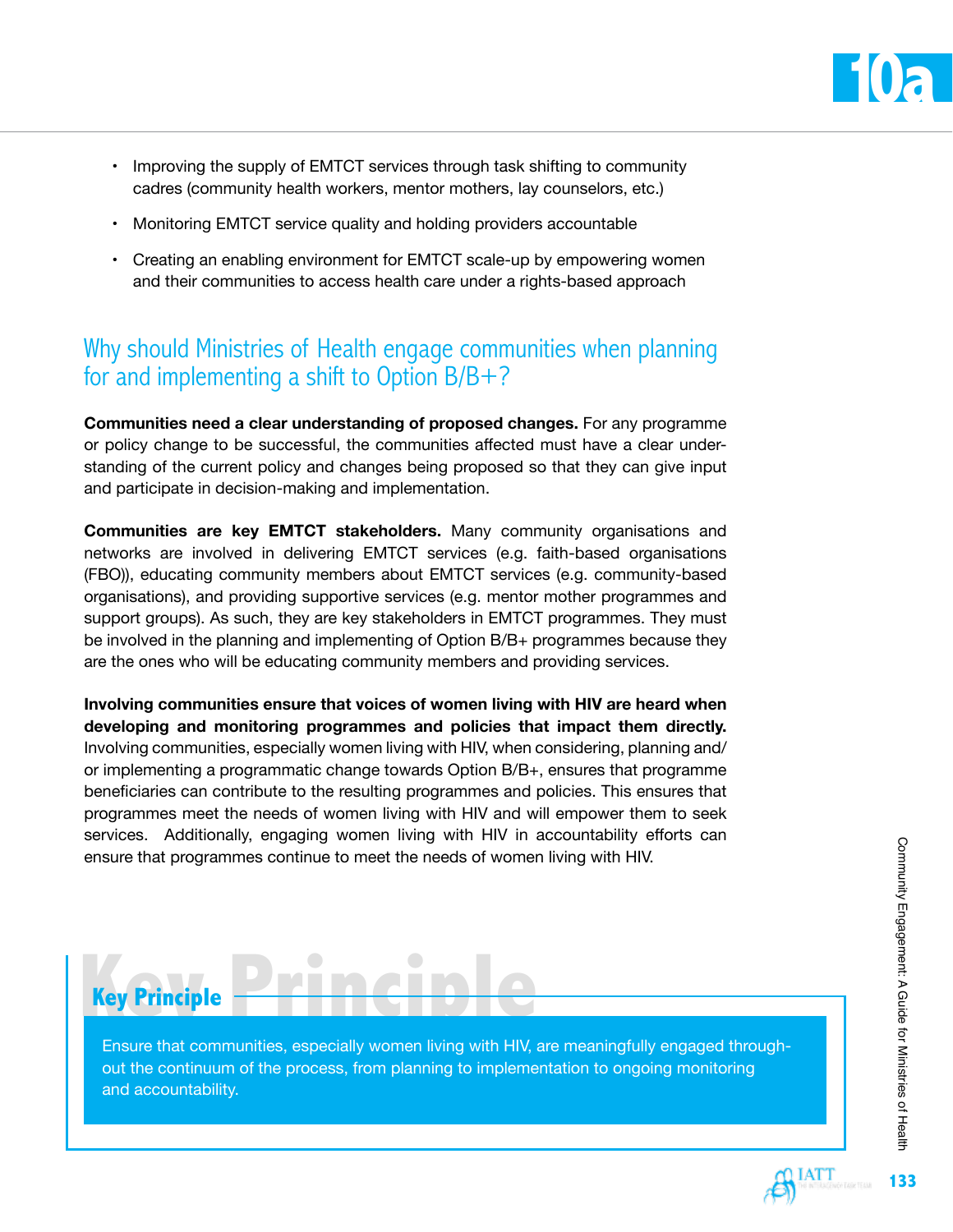# **10a.2 Five Phases of Community Engagement**

### Phase 1: Planning

#### **Step 1**

#### **Determine who the "community" is and who you want to and/or should engage in this effort.**

- Consider the main stakeholders of programmes to prevent vertical transmission of HIV in your country, including women living with HIV, their partners and families, care providers in the facility and in the community, networks and organisations of people living with HIV, community-based organisations, faith-based organisations, etc.
- Consider how the EMTCT response is coordinated in your country (e.g. National AIDS Advisory Council, PMTCT Technical Working Group, Country Coordinating Mechanism, etc.). Identify the civil society representatives on those bodies.
- Understand what roles within current EMTCT efforts are played by civil society, including networks of women living with HIV, mentor mothers, faith-based organisations, and community-based organisations (e.g. demand creators, service providers, advocates, beneficiaries, etc.).
- Once you have identified the key community stakeholders, ensure they are well represented and involved in the two steps described below.

#### **Step 2**

#### **Assess your country's national policy, legal and programme environment.**

- Assess what structures exist and should be used to support community engagement (e.g. National AIDS Advisory Council, PMTCT Technical Working Group, Country Coordinating Mechanism, etc.).
	- If there is no formal community engagement mechanism, develop a mechanism in the Option B/B+ plan.
- Consult women living with HIV about whether an Option B/B+ regimen takes into account their values, experiences, concerns, and priority needs.
	- Please note that such evidence may already exist in the form of national assessment reports (e.g. People Living with HIV Stigma Index, Missing the Target Reports, any national level consultations, etc.).
- Determine what kind of information women living with HIV, their communities, and caregivers already have about Option B/B+.

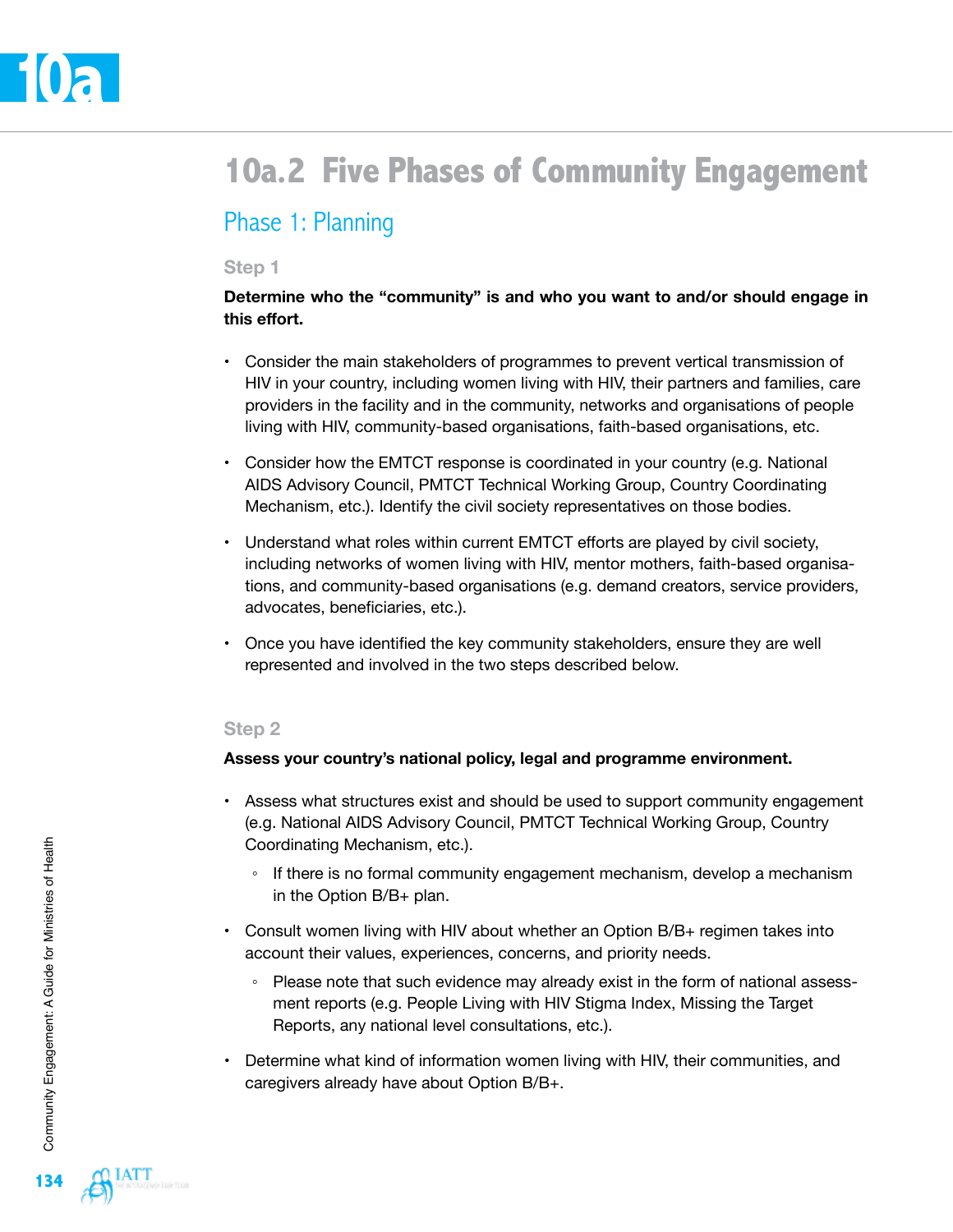

- If such evidence does not exist, inform organisations and networks of people living with HIV about where you are in the process of switching to Option B/ B+ and consult the community about the aforementioned issue. This is a prime opportunity to partner with community members to conduct this assessment.
- Develop clear communication with community groups throughout the process (i.e. informing communities that a policy change is being considered, where you are in the process of thinking about this policy change, the advantages/disadvantages of the policy change to Option B/B+, what changes will be implemented if Option B/B+ is chosen, and how communities can be involved in the process of shifting to Option B/B+). At a minimum, it will be very important to ensure that communities understand what Option B/B+ is and what the differences are between Option B/B+ and current treatment regimens.
- After ensuring that the communities have enough information about Option  $B/B<sub>+</sub>$ , give the community an opportunity to share their feedback and potential concerns with you.

#### **Step 3**

#### **Improve the level and quality of involvement of communities in the move toward Option B/B+.**

- If your country has already decided to move towards Option B/B+ and will be updating a national strategy accordingly, be sure that it includes a strong community engagement component. Minimum community engagement activities include the following:
	- Establish and strengthen community-based support services (including FBOs) to provide adherence, counselling, nutrition, referrals to existing support services, etc.
	- Train community workers (e.g. people living with HIV, community health workers, mentor mothers, peer educators, etc.) to assist in delivering supportive services within facilities and communities and to ensure linkages to and retention in facility care.
	- Support and provide community education and awareness in the following areas:
		- · Identify and/or provide suitable IEC materials to community workers and community groups about Option B/B+ or develop them with the leaders of community groups
		- · Provide resources and training to community workers and groups to enable them to create awareness about the areas listed
	- Strengthen and encourage community-led programme accountability
- Develop SMART<sup>b</sup> activities, inputs, outputs, outcomes, objectives and goals in relation to the aforementioned minimum community engagement activities.



b Specific, measurable, attainable, realistic and time-bound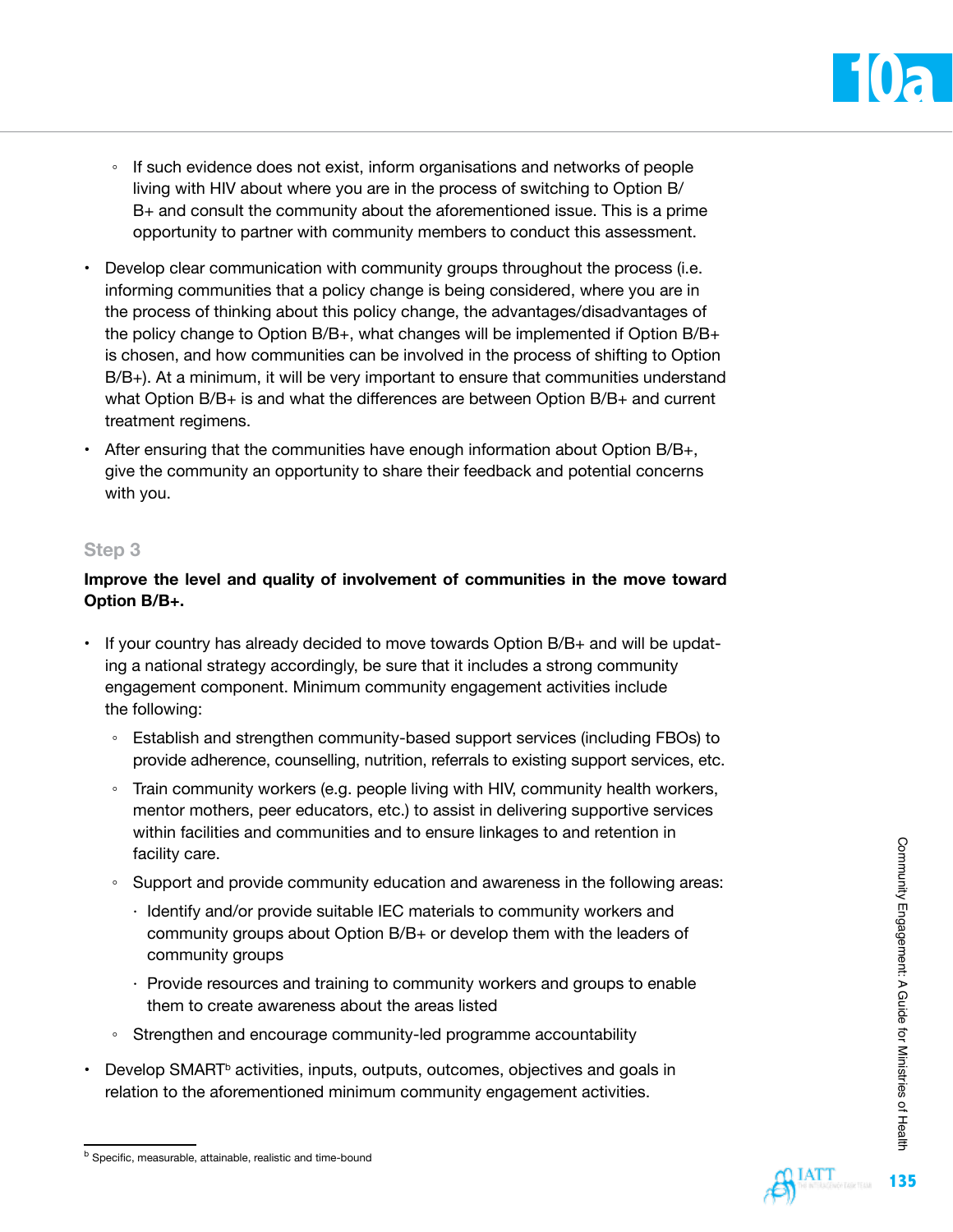- Adequately budget for the aforementioned minimum community engagement activities in national plans.
	- Ensure that staff are available to support partnerships with communities and to facilitate/coordinate, as needed, the aforementioned community engagement activities

### Phase 2: Implementation

Implement Steps 1-3 above and the affiliated plans in partnership with communities, especially networks of women and men living with HIV, civil society, and all relevant and appropriate stakeholders.

### Phase 3: Alignment into the national response to HIV (integration/coordination)

#### **Step 1**

**In cooperation with partners, ensure that the community engagement principles and activities are integrated into the broader work in the national response to HIV, which includes:** 

- national strategic plans
- resource mobilisation for HIV, development and economic empowerment
- legal and policy reform
- health and communities systems strengthening
- mainstreaming HIV into sectoral work

#### **Step 2**

**Ensure coordination, constructive dialogue, and information-sharing between diverse groups of partners regarding the community engagement activities.** 

#### **Step 3**

**Foster partnerships through inclusive coordination mechanisms that are adequately resourced. Existing coordination mechanisms (e.g. National AIDS Advisory Council, EMTCT Technical Working Group, Country Coordinating Mechanism, etc.) may need to be reviewed and strengthened, and civil society coordination bodies may have to be developed and supported.**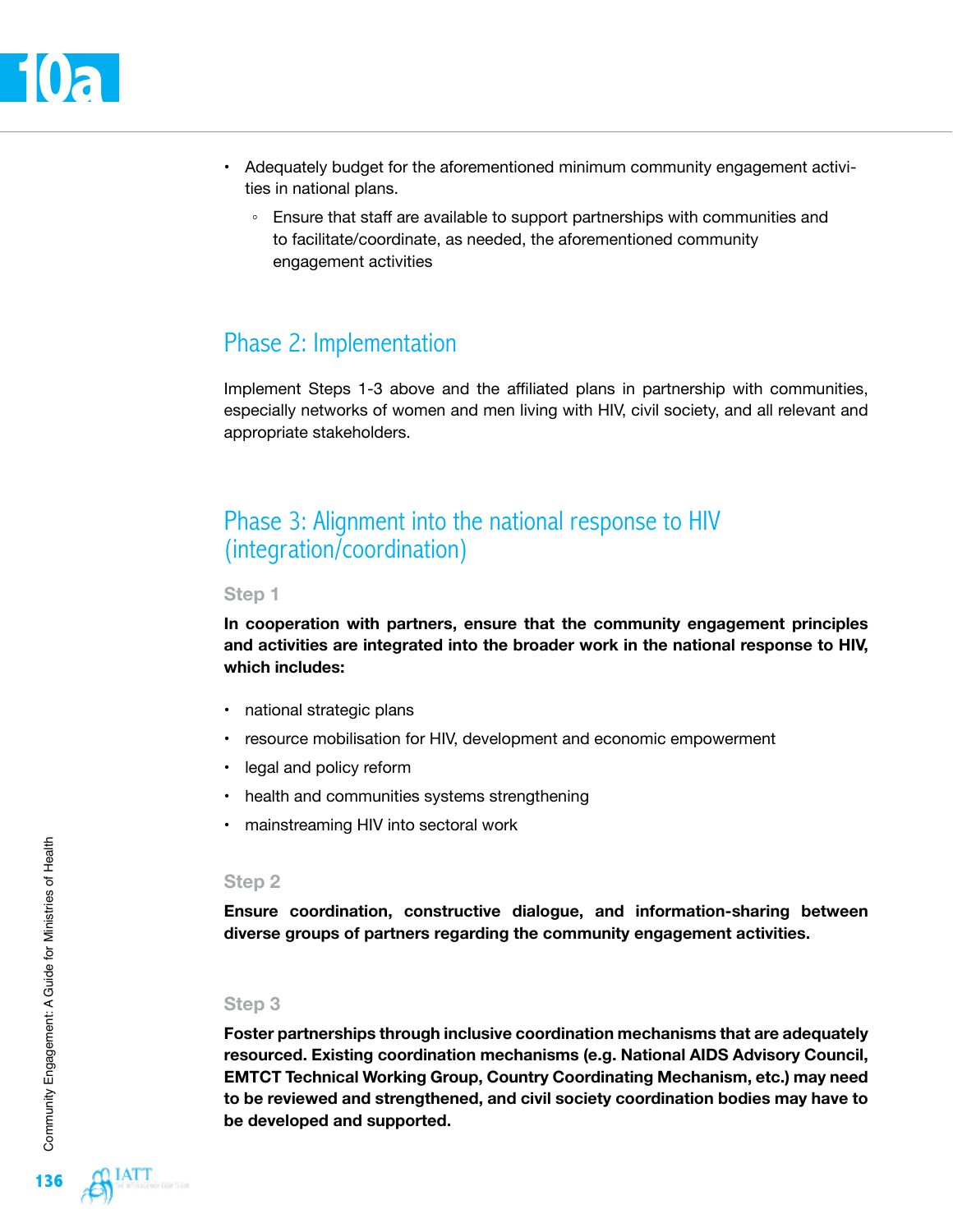

### Phase 4: Continuous evidence gathering; make use of existing data

#### **Step 1**

**Gather evidence on a continuous basis at all phases of implementation (i.e. during development, roll-out, adaptation and improvement) with the meaningful involvement and leadership of communities, especially women living with HIV.** 

- Example 1: The Missing the Target (MTT) 9 report assesses EMTCT programmes in ten countries and discusses key actions needed to reach EMTCT goals. Using such existing data and recommendations can support the programme or policy change towards Option B/B+. Additionally, re-using the MTT model to assess the progress and success of the shift towards Option B/B+ after plans are implemented can further support measurement of the effectiveness and impact of the plans.
- Example 2: The PLHIV Stigma Index can provide invaluable evidence on what actions need to be taken towards reducing stigma and discrimination. Re-implementing the PLHIV Stigma Index after those actions have taken place can support measurement of the effectiveness and impact of those actions.

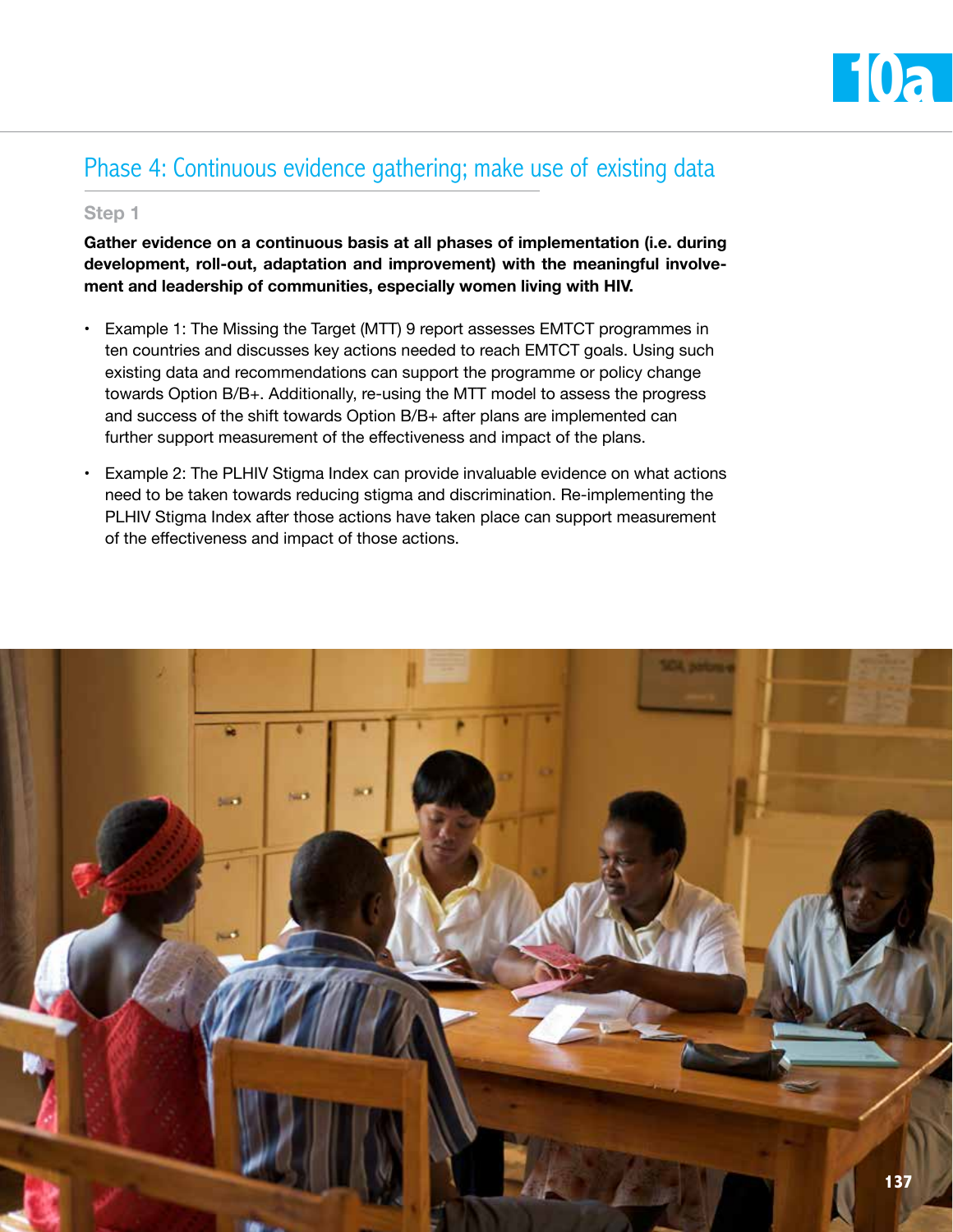### Phase 5: Monitoring and evaluation (M&E)

#### **Step 1**

**Use appropriate indicators for community engagement, especially with respect to the move towards Option B/B+, in the following areas:** 

- Establish and strengthen community-based support services (including FBOs) in relation to Option B/B+.
- Train community workers (e.g. people living with HIV, community health workers, mentor mothers, peer educators, etc.) to assist in delivering supportive services within facilities and communities and to ensure linkage to and retention in facility care.
- Support and provide community education and awareness in the following areas:
	- Identify and/or provide suitable IEC materials to community workers and community groups about Option B/B+ or develop them with the leaders of community groups.
	- Provide resources and training to community workers and groups to enable them to create awareness about the areas listed.
- Strengthen and encourage community-led programme accountability.

#### **Step 2**

**Dedicate adequate resources (human, technical and financial) in the operationalisation of an M&E framework and mechanism for community engagement in the Option B/B+ process.**

#### **Step 3**

**Ensure that M&E of community engagement is an on-going aspect of every action.** 

#### **Step 4**

**Ensure that communities can lead or participate in M&E efforts.**

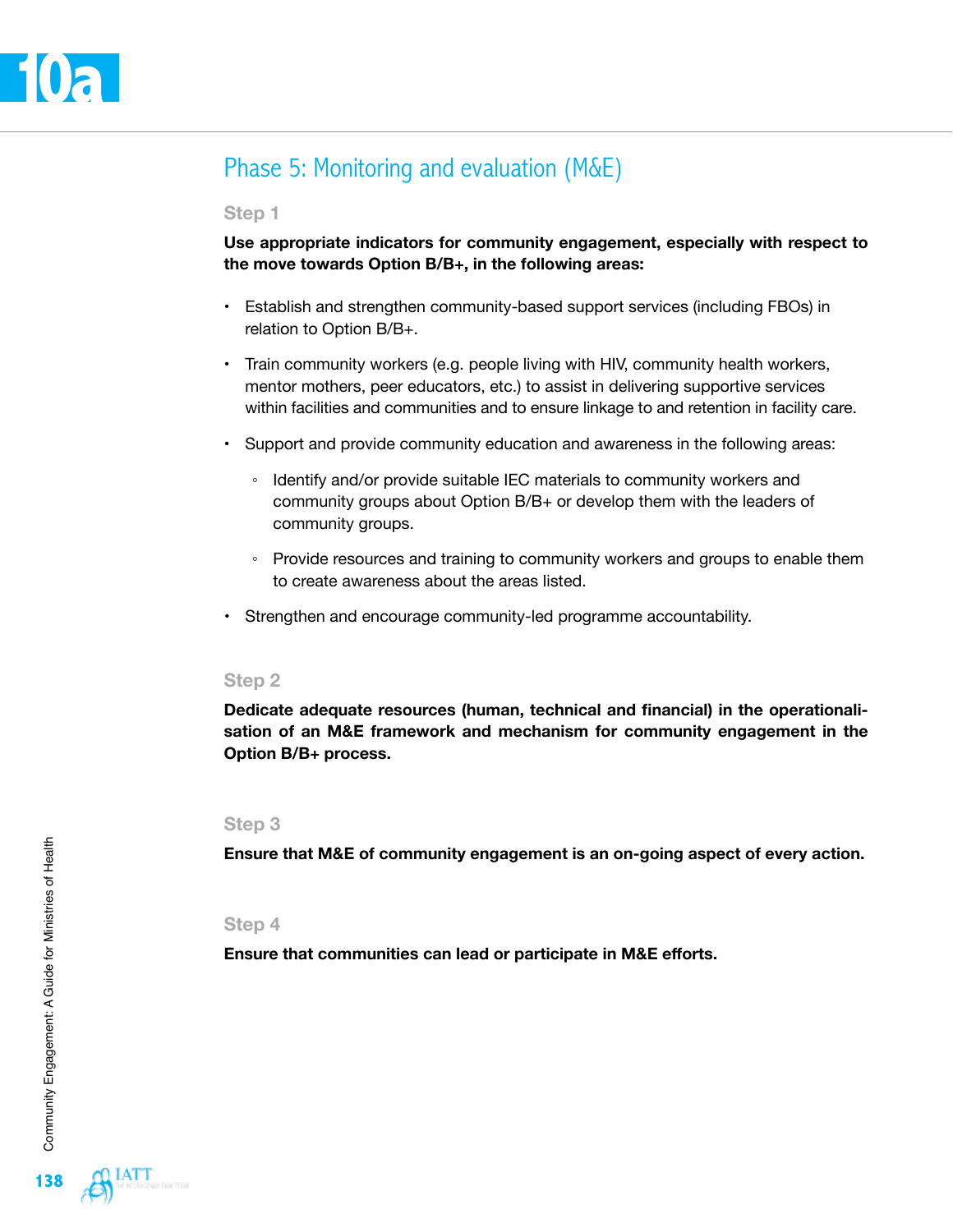

### **Resources**

1 IATT Toolkit: Key Considerations Document (see Section 1)

2 Advancing the Sexual and Reproductive Health and Rights of PLHIV - A Guidance Package (2010). Available at: [www.gnpplus.net/programmes/sexual-and-reproductive-health-and-human-rights/](http://www.gnpplus.net/programmes/sexual-and-reproductive-health-and-human-rights/policy-guidance) [policy-guidance](http://www.gnpplus.net/programmes/sexual-and-reproductive-health-and-human-rights/policy-guidance).

3 Good Practice Guide: Greater Involvement of People Living with HIV (GIPA) (July 2010). Available at: [http://www.gnpplus.net/en/programmes/empowerment/](http://www.gnpplus.net/en/programmes/empowerment/gipa-report-card/1642-good-practice-guide-greater-involvement-of-people-living-with-hiv-gipa) [gipa-report-card/1642-good-practice-guide-greater-involvement-of-people-living-with-hiv-gipa](http://www.gnpplus.net/en/programmes/empowerment/gipa-report-card/1642-good-practice-guide-greater-involvement-of-people-living-with-hiv-gipa)

4 MTT9: The Long Walk -Ensuring comprehensive care for women and families to end vertical transmission of HIV (December 2011). Available at: [http://www.itpcglobal.org/atomic-docu](http://www.itpcglobal.org/atomic-documents/11057/11059/MTT9%20report.pdf)[ments/11057/11059/MTT9%20report.pdf](http://www.itpcglobal.org/atomic-documents/11057/11059/MTT9%20report.pdf)

5 Positive Health, Dignity and Prevention Policy Framework (2012). Available at: [http://www.gnpplus.](http://www.gnpplus.net/images/stories/PHDP/GNP_PHDP_ENG_V4ia_2.pd) [net/images/stories/PHDP/GNP\\_PHDP\\_ENG\\_V4ia\\_2.pd](http://www.gnpplus.net/images/stories/PHDP/GNP_PHDP_ENG_V4ia_2.pd)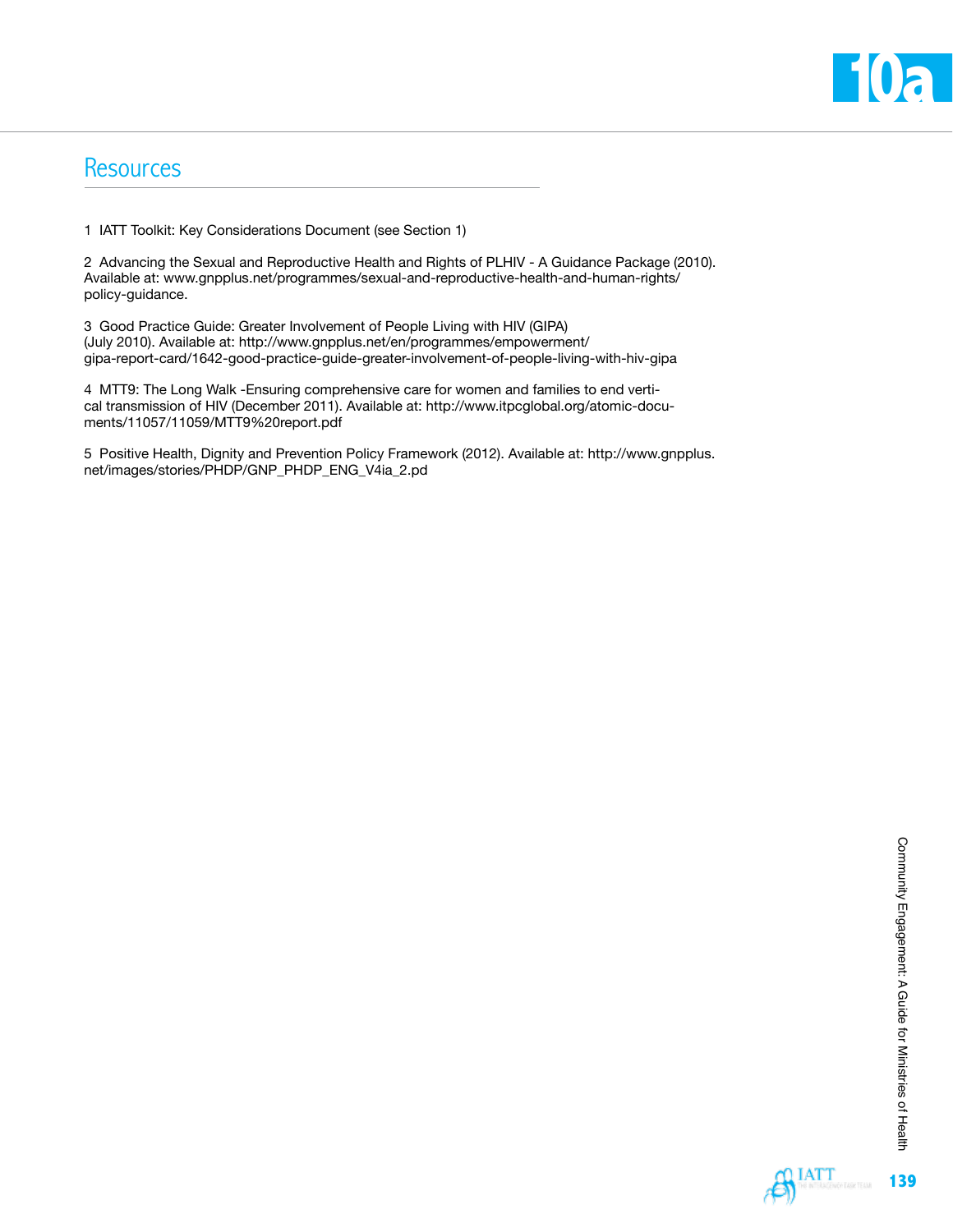# **10b.1 Background**

### Purpose

The purpose of this tool is to equip Civil Society Organisations (CSOs) and Networks of Women/People Living with HIV with the information necessary to actively engage in national level discussions around the transition to offering pregnant women ART through the breastfeeding period (Option B) or for life (Option B+). The questions outlined below provide examples of the important issues that CSOs and Networks should encourage Ministries of Health to answer during the various implementation stages of a new treatment regimen to prevent vertical transmission and support mothers to stay healthy and alive.

### Audience

This tool is intended to be used by members of CSOs and Networks of Women/People Living with HIV. CSOs in this context include community-based organisations, lay workers (e.g. mentor mothers, community health workers, peer counselors etc.), faith-based organisations, treatment activists, youth groups and other groups outside of government and business that are working to further the health and rights of women, children and families.

The tool was developed by the Community Engagement Working Group of the Inter-Agency Task Team on Prevention of HIV Infection in Pregnant Women, Mothers and their Children. The goal is to ensure that communities, especially women living with HIV of reproductive age, are engaged in all stages of the transition to Option B/B+. The purpose of this tool is not to advocate for any particular strategy for preventing vertical transmission, but rather to ensure that the views and concerns of CSOs and Networks of Women/People Living with HIV are seriously considered in the planning, implementation, and ongoing monitoring of service delivery to prevent vertical transmission at the national level.

**10b**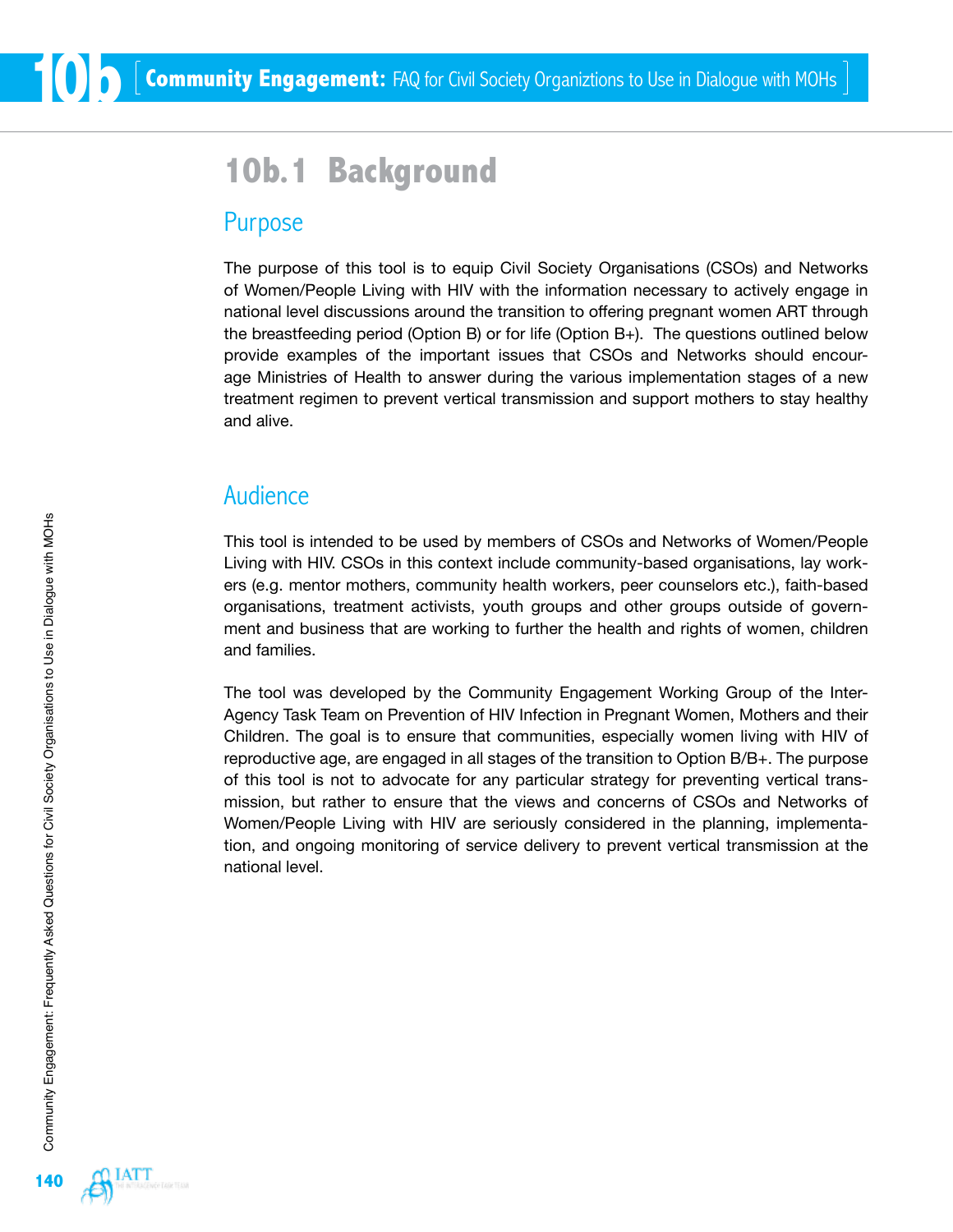

# PMTCT Options

|                 | <b>WOMEN WITH CD4 COUNT ABOVE 350</b><br><b>CELLS/MM<sup>3</sup></b>                                                                                                                           | <b>WOMEN WITH CD4 COUNT</b><br><b>BELOW 350 CELLS/MM<sup>3</sup></b>  | <b>CHILD RECEIVES</b>                                                                                                                                                                |
|-----------------|------------------------------------------------------------------------------------------------------------------------------------------------------------------------------------------------|-----------------------------------------------------------------------|--------------------------------------------------------------------------------------------------------------------------------------------------------------------------------------|
| <b>OPTION A</b> | During pregnancy: AZT starting as<br>early as 14 weeks of pregnancy<br>At delivery: single-dose NVP and first<br>dose of AZT/3TC<br>After delivery: daily AZT/3TC through 7<br>days postpartum | Triple ARVs started as<br>soon as diagnosed and<br>continued for life | Daily prophylaxis (NVP)<br>from birth until 1 week<br>after all breastfeeding<br>has finished; or, if not<br>breastfeeding or if<br>mother is on treatment,<br>through age 4-6 weeks |
| <b>OPTION B</b> | Triple ARVs starting as early as 14<br>weeks of pregnancy continued through<br>childbirth (if not breastfeeding) or until<br>1 week after all breastfeeding has<br>finished                    |                                                                       | Daily prophylaxis (NVP<br>or AZT) from birth<br>through age 4-6 weeks<br>regardless of infant<br>feeding method                                                                      |

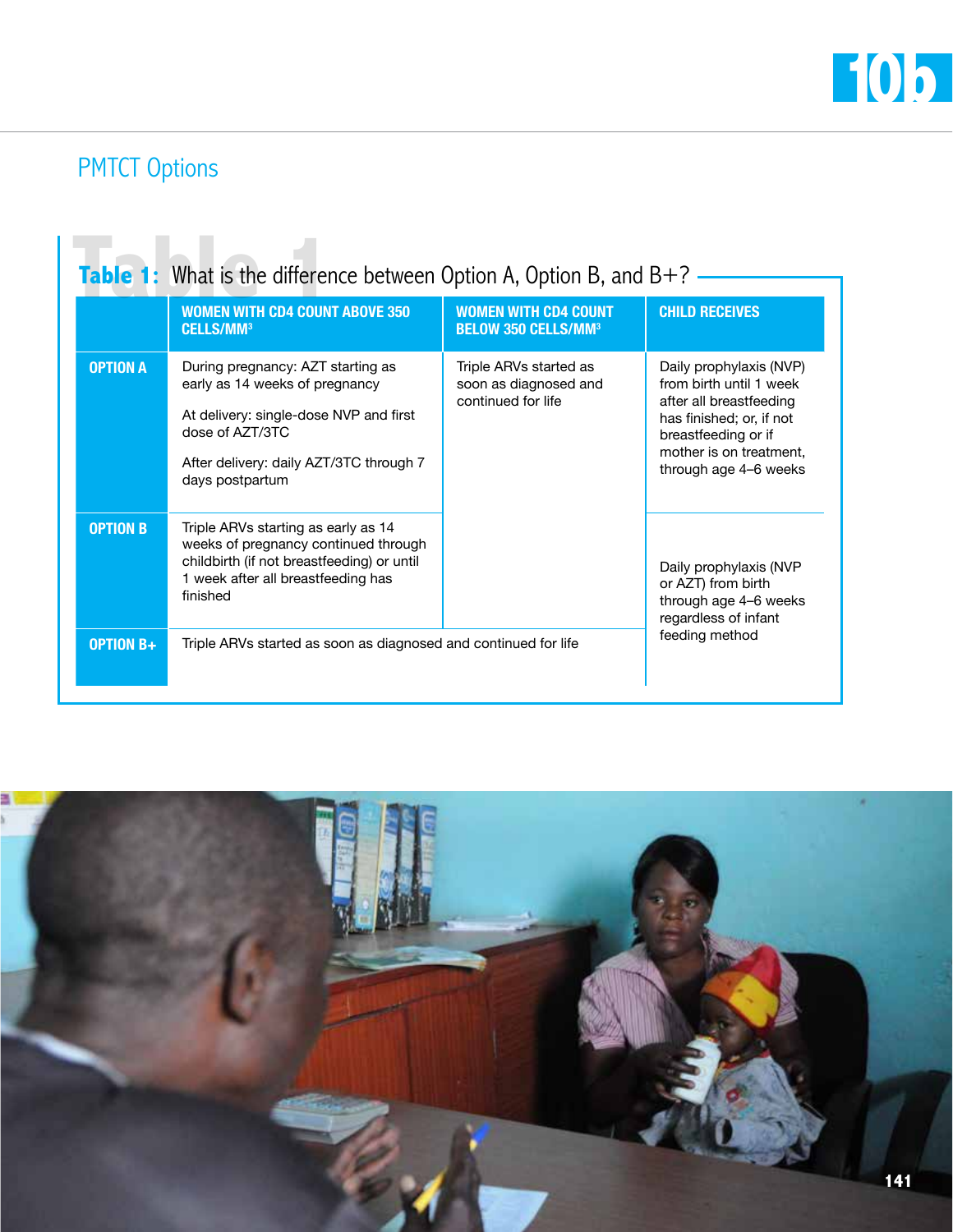$\bigoplus$ <sup>LATT</sup>

getem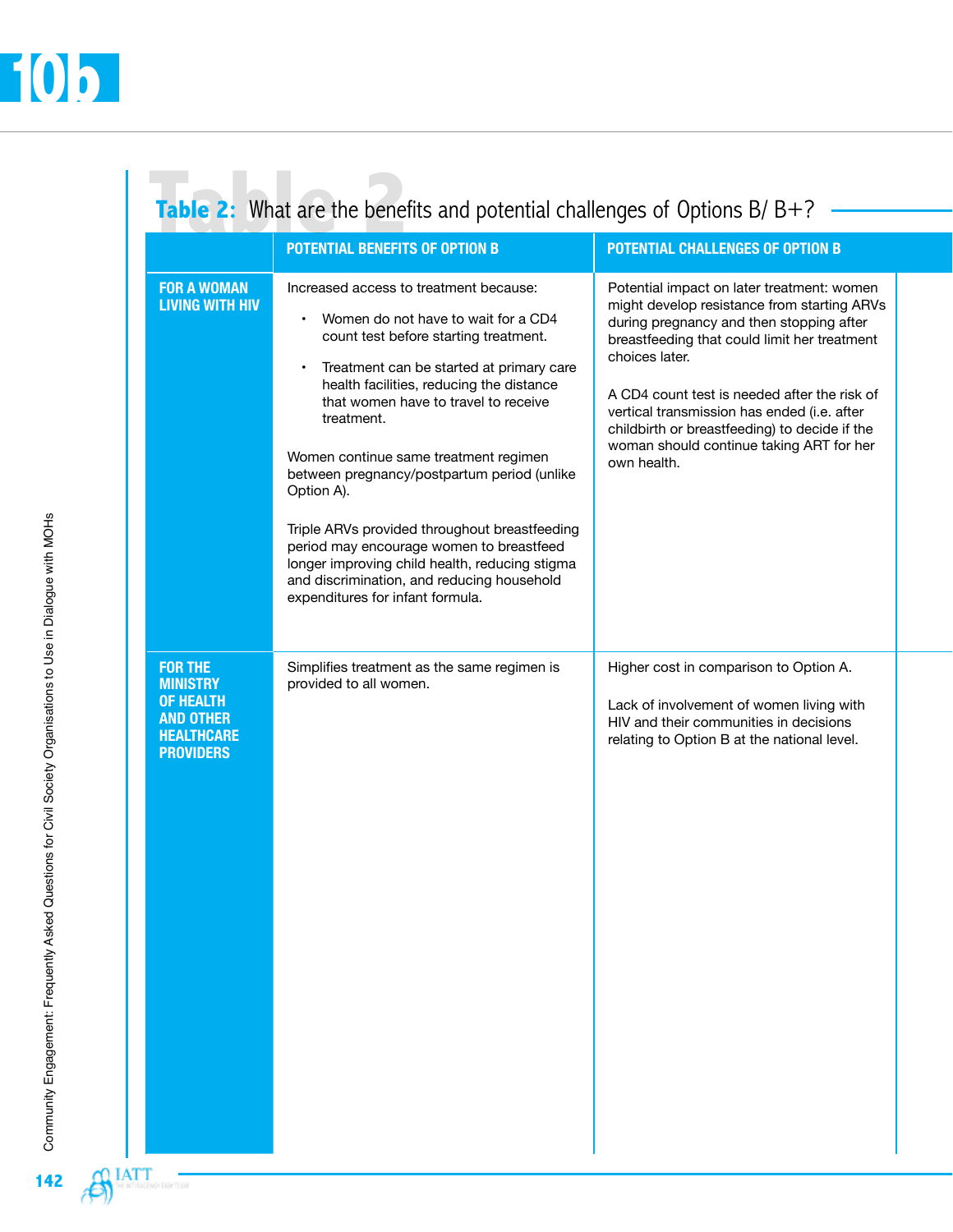٦

| <b>POTENTIAL BENEFITS OF OPTION B+</b>                                                                                                                                                                                                                                                                                                                                                                                                                                                                                                                                                                                                                                                                                                                         | <b>POTENTIAL CHALLENGES OF OPTION B+</b>                                                                                                                                                                                                                                                                                                                                                                                                                                                                                                                                                                                                                                                                                                                                                                                                                                                                                                                                                                                                                                                                                  |                                                                                                                    |
|----------------------------------------------------------------------------------------------------------------------------------------------------------------------------------------------------------------------------------------------------------------------------------------------------------------------------------------------------------------------------------------------------------------------------------------------------------------------------------------------------------------------------------------------------------------------------------------------------------------------------------------------------------------------------------------------------------------------------------------------------------------|---------------------------------------------------------------------------------------------------------------------------------------------------------------------------------------------------------------------------------------------------------------------------------------------------------------------------------------------------------------------------------------------------------------------------------------------------------------------------------------------------------------------------------------------------------------------------------------------------------------------------------------------------------------------------------------------------------------------------------------------------------------------------------------------------------------------------------------------------------------------------------------------------------------------------------------------------------------------------------------------------------------------------------------------------------------------------------------------------------------------------|--------------------------------------------------------------------------------------------------------------------|
| Increased access to treatment because:<br>• Women do not have to wait for a CD4<br>count test before starting treatment.<br>Treatment can be started at primary<br>care health facilities, reducing the<br>distance that women have to travel to<br>receive treatment.<br>Women may live longer and healthier lives due<br>to starting treatment earlier.<br>Reduced risk of transmitting to HIV-negative<br>sex partner(s).<br>May reduce the risk that a woman will develop<br>resistance to ARVs resulting from stopping<br>and starting ARVs after each pregnancy.<br>Provides extended protection for future<br>pregnancies from the time of conception.<br>This is especially important in settings where<br>women have short inter-pregnancy intervals. | Ensuring women are able to make informed<br>choices around starting treatment for life.<br>Concerns raised that women's choice<br>around when to start lifelong ART, including<br>the choice to decline lifelong ART during<br>pregnancy, may not be respected.<br>Lack of information including treatment<br>literacy tools and counseling messages limits<br>women's ability to make informed decisions<br>on starting lifelong ART during pregnancy.<br>Inadequate psychosocial and nutritional<br>support services to support women in coping<br>with their HIV diagnosis, to continuously take<br>their medications, and to stay connected with<br>health facilities.                                                                                                                                                                                                                                                                                                                                                                                                                                                | <b>FOR A WOMAN</b><br><b>LIVING WITH HIV</b>                                                                       |
| Simplifies treatment as:<br>The same regimen is provided to all<br>women regardless of their CD4 count.<br>There is no change in regimen between<br>pregnancy/postpartum period (unlike<br>Option A).<br>It does not require mothers, with support<br>of their doctors, to decide whether ART<br>should be stopped or continued after the<br>risk of vertical transmission has ended<br>(as in Option B).                                                                                                                                                                                                                                                                                                                                                      | Sustainability of Option B+: Ability of countries<br>to ensure continuous supply of ARVs<br>and comprehensive prevention of vertical<br>transmission services given the increased<br>demand on HIV treatment services associated<br>with Option B+. This is of particular concern<br>in countries with regular ARV stock-outs.<br>Poor ART adherence and/or women not<br>remaining in HIV clinical care after delivering<br>their child could lead to widespread ARV<br>drug resistance.<br>Equity of offering pregnant women lifelong<br>treatment at higher CD4 counts and not<br>other population groups (i.e. fathers, non-<br>pregnant women).<br>Lack of involvement of women living with HIV<br>and their communities in decisions relating to<br>Option B+ at the national level.<br>Several investments by MOH will be needed<br>in human resources, infrastructure, and supply<br>chain management to effectively scale-up<br>ART services to all sites that provide<br>antenatal care.<br>Policies and procedures will need to be<br>developed to support nurses to effectively<br>initiate and prescribe ART. | <b>FOR THE</b><br><b>MINISTRY</b><br><b>OF HEALTH</b><br><b>AND OTHER</b><br><b>HEALTHCARE</b><br><b>PROVIDERS</b> |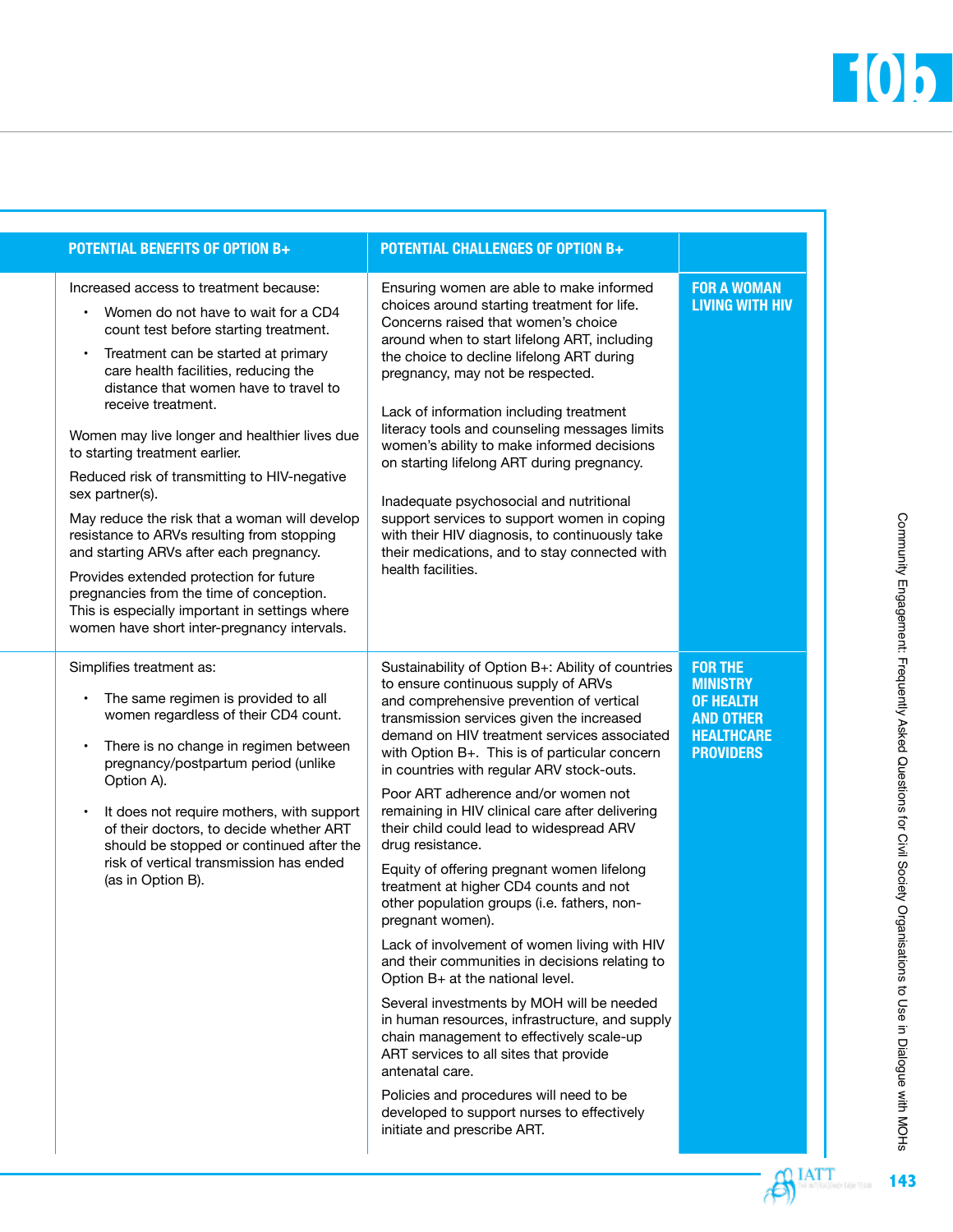# **10b.2 What questions must CSOs & networks of women/people living with HIV be asking?**

### Involvement of CSOs and networks of women/people living with HIV

**CSOs and Networks of Women/People Living with HIV must be involved in the planning, implementation and monitoring of Option B/B+ to ensure that their perspectives inform the resulting programmes and policies. Meaningfully engaging and supporting CSOs and Networks of Women/People Living with HIV in the development of information materials and data collection tools as well as in the review and analysis of national programme data will result in a better understanding of the issues and will ensure that services meet the needs of women.** 

- How will women living with HIV and community organisations be involved in the planning, implementation, monitoring and evaluation of Option B/B+?
- How will people living with HIV and CSOs be involved in delivering services to prevent vertical transmission (i.e. treatment supporters, mentor mothers, etc.)?
- What messages will communities receive about Option B/B+? How will these messages be developed and delivered?
- What resource mobilisation plans are in place to ensure adequate long-term funding of prevention of vertical transmission programmes?

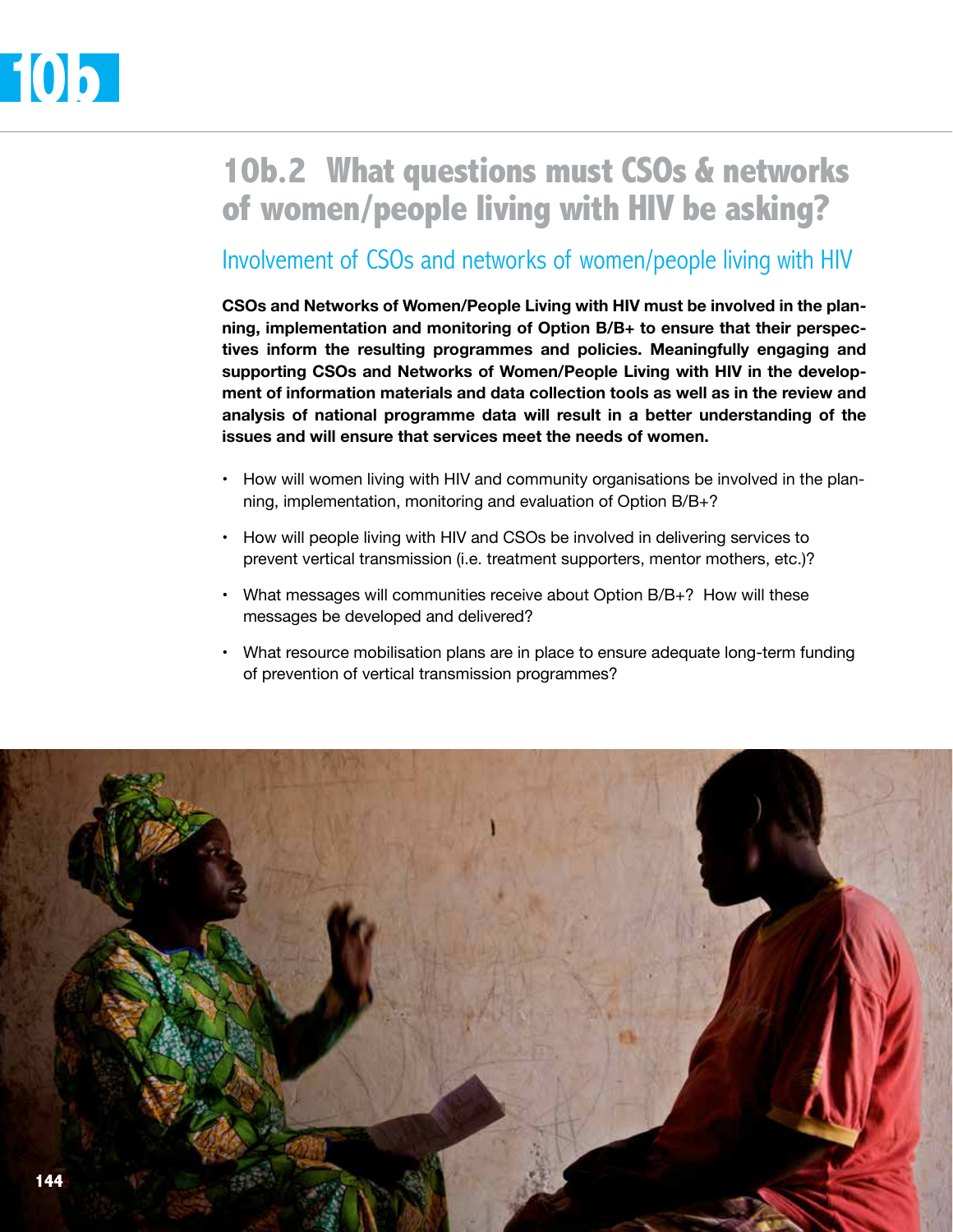

### Counseling and support services

**Systems must be in place to support the provision of counseling and support services to women living with HIV to ensure that they are able to make an informed choice regarding if and when to start treatment and for how long. Women living with HIV must also be offered support services that enable them to adhere to treatment and prevent transmission of HIV to their partners and children. Community structures must also be in place to support women living with HIV outside of the healthcare facility by addressing issues such as stigma and discrimination, disclosure, male involvement and gender based violence.**

#### **At the individual level:**

- How will women receive counseling on Option B/B+ (i.e. what messages will they receive, who will provide them with counseling)?
- How are women supported to understand their choices regarding starting lifelong treatment during pregnancy (as is the case in Option B+)? How are they supported if they decline to start treatment for life following this counseling if that is their decision?
- What supportive services and counseling will be offered to women to ensure they are able to continuously take their medication and stay connected with health facilities (adherence counseling, food programmes, etc.?)

#### **At the community level:**

- What plans and strategies is the government using to increase male involvement in maternal and child health programmes in order to support uptake of and adherence to services to prevent vertical transmission?
- What strategies are in place to address gender-based violence related to HIV diagnosis and treatment and to support women who are experiencing genderbased violence?
- What strategies are in place to reduce stigma and discrimination experienced by women living with HIV at health facilities and within the community?

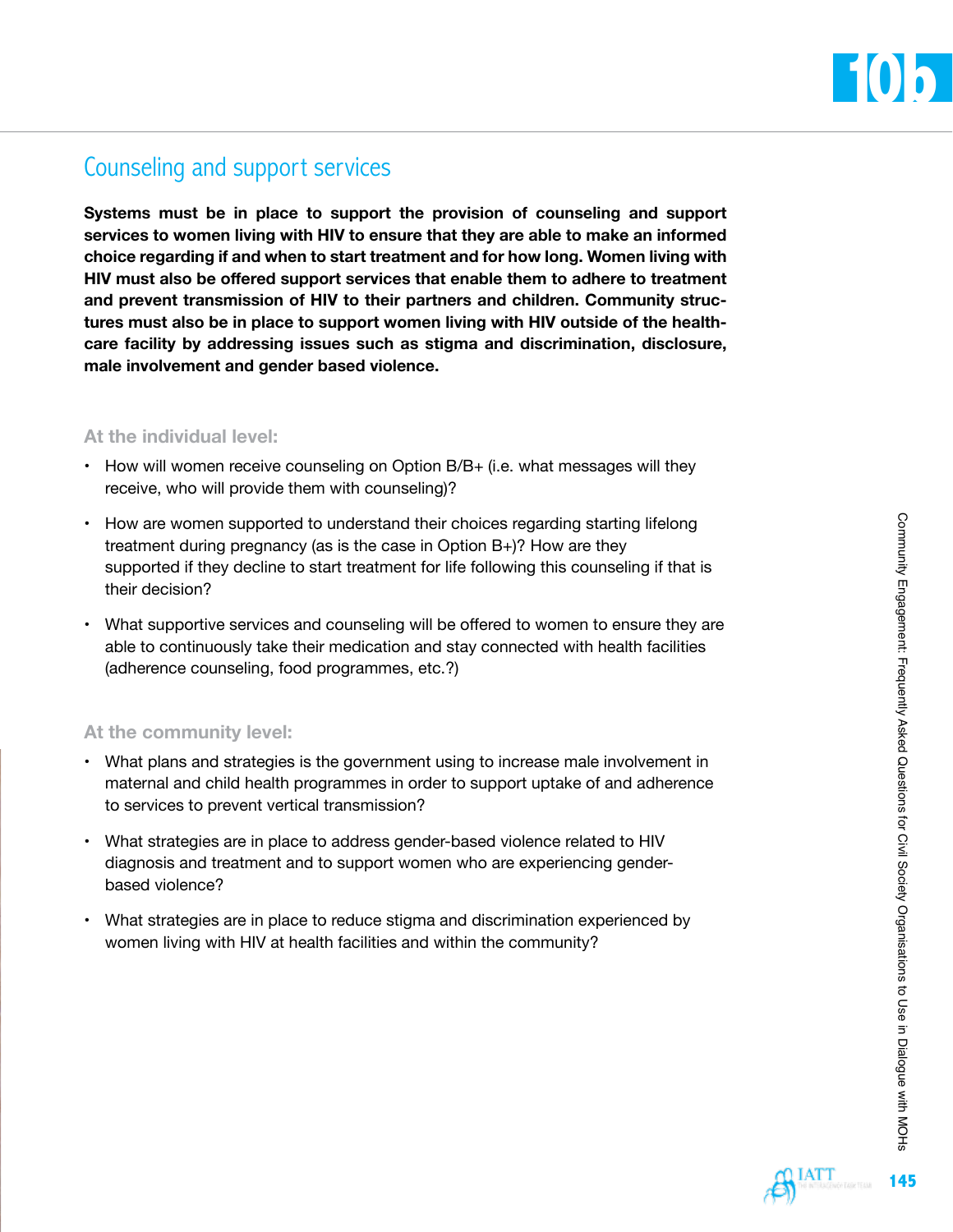### Ensuring the quality of service delivery

**Plans must be developed to ensure that quality services to prevent vertical transmission are delivered to women living with HIV and governments and health care providers must be held accountable for the quality of the services they deliver. Mechanisms must be in place, which allow the community to provide feedback on the quality of HIV testing, access to and quality of HIV treatment and support services, and the realisation of their sexual and reproductive health rights. Assuring quality will be particularly challenging at primary health care centres and clinics that provide ANC but do not currently provide ART. These facilities are closest to communities but usually have the greatest needs around infrastructure (e.g. lack of water, electricity, means of transport) and human resources (e.g. lack of qualified staff). Recommendations by the community must be meaningfully considered and included in decision-making processes at the national level.** 

- How will government ensure there is enough trained staff to implement Option B/B+ (training for health care providers, plans for task shifting, etc.)?
- What is the plan to ensure the quality of HIV testing in antenatal settings to ensure women receive a correct diagnosis?
- What ARV regimen is being considered? Will the same ARV regimen be used in the prevention of vertical transmission and as the first-line ART regimen so that women do not have to switch regimens post-partum?
- What is government doing to ensure universal access to ART by both pregnant women and non-pregnant PLHIV who are eligible for ART under current guidelines (i.e. are funds adequate for drug procurement, supply chain issues addressed, etc.)? What plans are in place to scale-up ART services to primary health care centres and/ or clinics that do not currently have these services?
- What are the plans for monitoring development of drug resistance?
- How will government ensure an adequate supply of  $2^{nd}$  and  $3^{rd}$  line regimens?
- What referral and/or tracking systems are in place between MNCH and ART to make sure women have continued access to ART following delivery? (This may be less of an issue at primary health care centres or clinics where the same provider may do both ANC and ART)
- What infant feeding messages and services will be offered to women post-delivery? How will they differ for women on ART?
- What are plans for ensuring that primary prevention (Prong 1) and family planning needs (Prong 2) receive equal attention and investment?